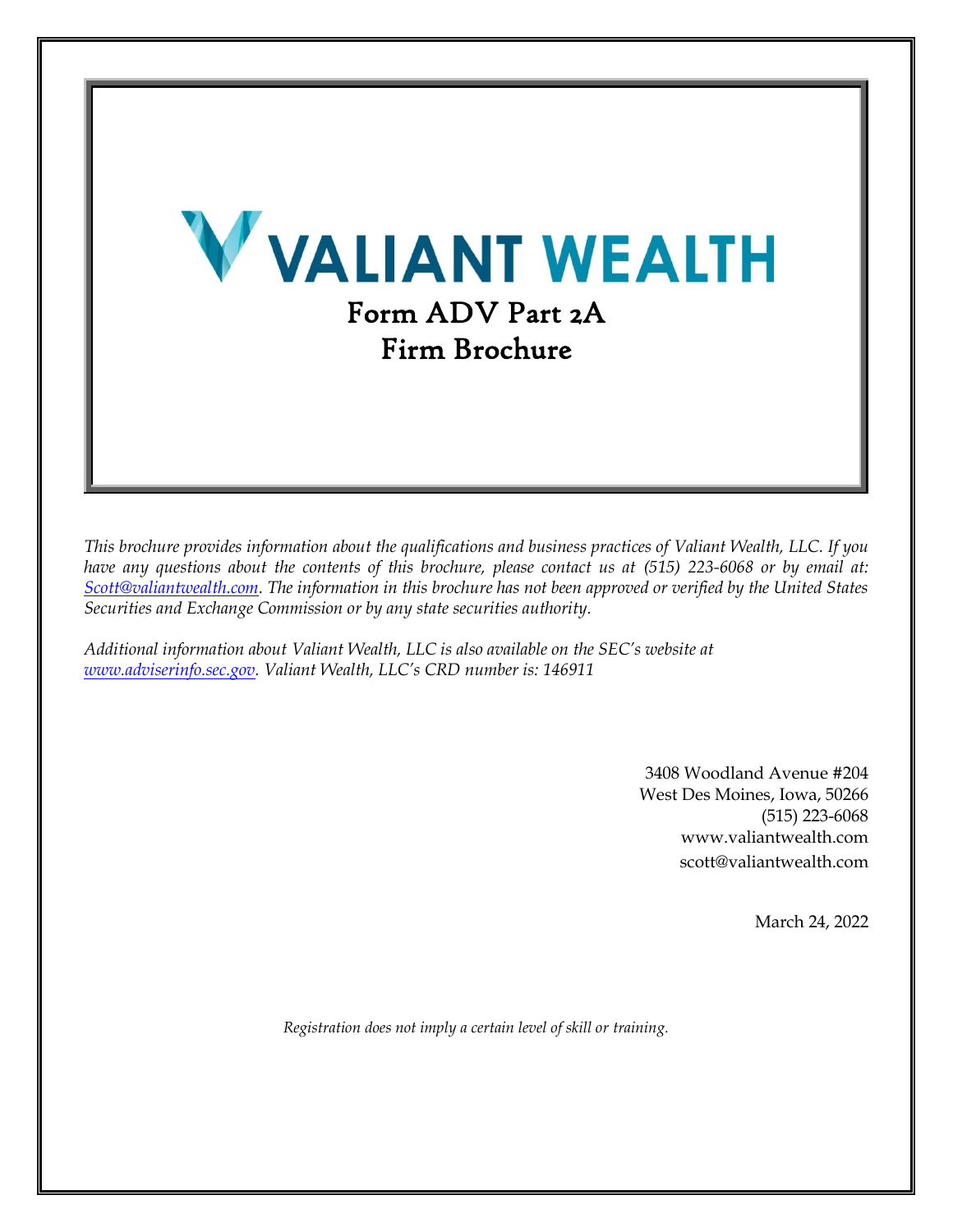# **Item 2: Material Changes**

<span id="page-1-0"></span>The purpose of this page is to inform you of any material changes since the previous version of this Disclosure Brochure.

On March 24, 2022, we submitted our annual updating amendment for fiscal year 2021 and we amended the Fees and Compensation section (Item 5) of the document to disclose our policy of billing on cash, billing on margin, and billing during periods of portfolio inactivity.

**If you have questions about these changes or if you would like a copy of our full brochure at any time, free of charge, please contact us at (515) 223-6068 or by email at Scott@valiantwealth.com.**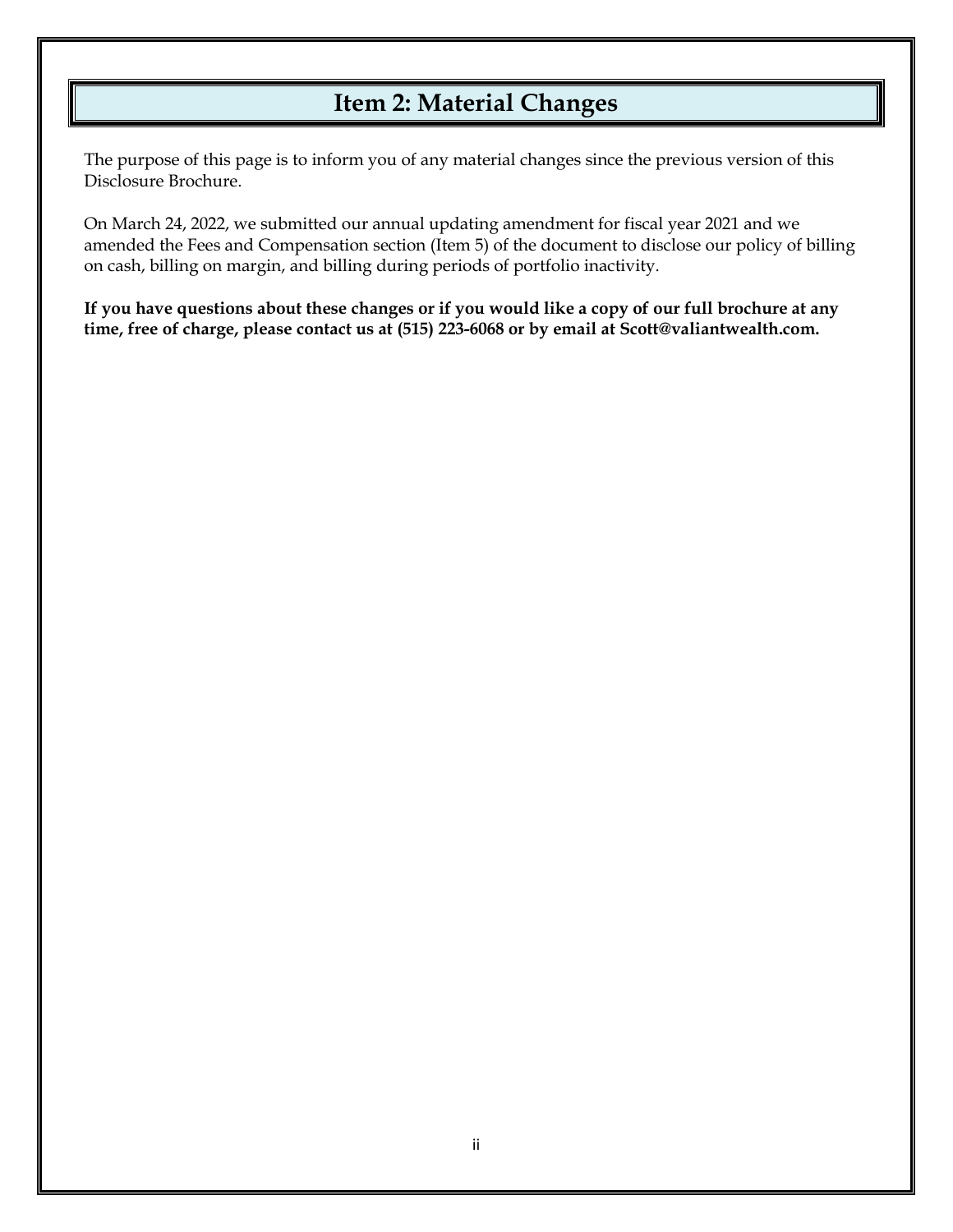# **Item 3: Table of Contents**

<span id="page-2-0"></span>

| А.        |                                                                                                           |  |  |  |  |
|-----------|-----------------------------------------------------------------------------------------------------------|--|--|--|--|
| <b>B.</b> |                                                                                                           |  |  |  |  |
| C.        |                                                                                                           |  |  |  |  |
| D.        |                                                                                                           |  |  |  |  |
|           |                                                                                                           |  |  |  |  |
| А.        |                                                                                                           |  |  |  |  |
| В.        |                                                                                                           |  |  |  |  |
| C.        |                                                                                                           |  |  |  |  |
|           |                                                                                                           |  |  |  |  |
| А.        |                                                                                                           |  |  |  |  |
| <b>B.</b> | Registration as a Futures Commission Merchant, Commodity Pool Operator, or a Commodity Trading Advisor 10 |  |  |  |  |
| C.        | Registration Relationships Material to this Advisory Business and Possible Conflicts of Interests  10     |  |  |  |  |
| D.        | Selection of Other Advisors or Managers and How This Adviser is Compensated for Those Selections 12       |  |  |  |  |
|           |                                                                                                           |  |  |  |  |
| А.        |                                                                                                           |  |  |  |  |
| <b>B.</b> |                                                                                                           |  |  |  |  |
| C.        |                                                                                                           |  |  |  |  |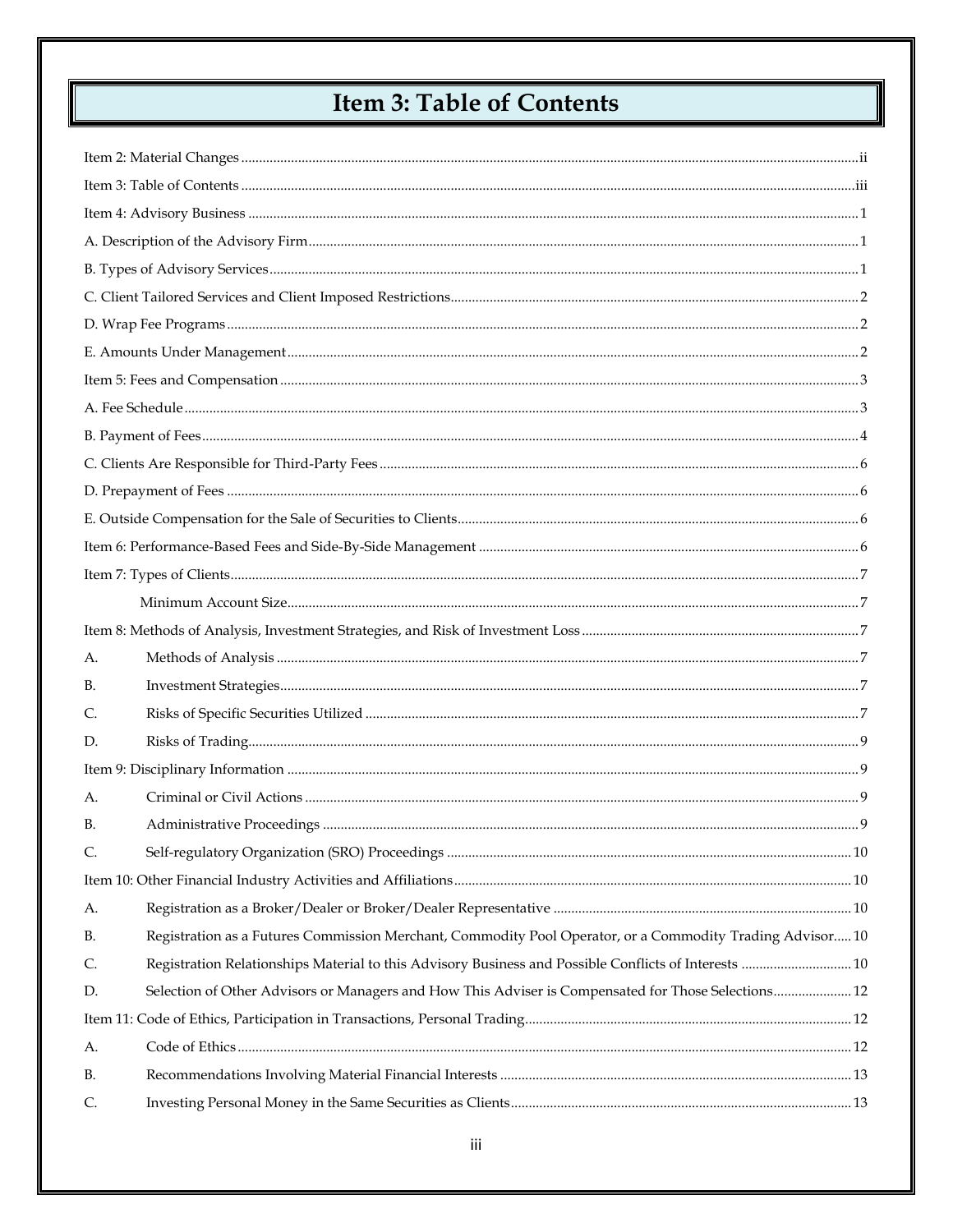| D.             |                                                                                                                  |  |  |  |
|----------------|------------------------------------------------------------------------------------------------------------------|--|--|--|
|                |                                                                                                                  |  |  |  |
| A.             |                                                                                                                  |  |  |  |
|                | 1.                                                                                                               |  |  |  |
|                | 2.                                                                                                               |  |  |  |
|                | 3.                                                                                                               |  |  |  |
| <b>B.</b>      |                                                                                                                  |  |  |  |
|                |                                                                                                                  |  |  |  |
| А.             |                                                                                                                  |  |  |  |
| <b>B.</b>      |                                                                                                                  |  |  |  |
| $\mathsf{C}$ . |                                                                                                                  |  |  |  |
|                |                                                                                                                  |  |  |  |
| A.<br>Prizes)  | Economic Benefits Provided by Third Parties for Advice Rendered to Clients (Includes Sales Awards or Other<br>15 |  |  |  |
| <b>B.</b>      |                                                                                                                  |  |  |  |
|                |                                                                                                                  |  |  |  |
|                |                                                                                                                  |  |  |  |
|                |                                                                                                                  |  |  |  |
|                |                                                                                                                  |  |  |  |
| А.             |                                                                                                                  |  |  |  |
| <b>B.</b>      | Financial Conditions Reasonably Likely to Impair Ability to Meet Contractual Commitments to Clients  17          |  |  |  |
| C.             |                                                                                                                  |  |  |  |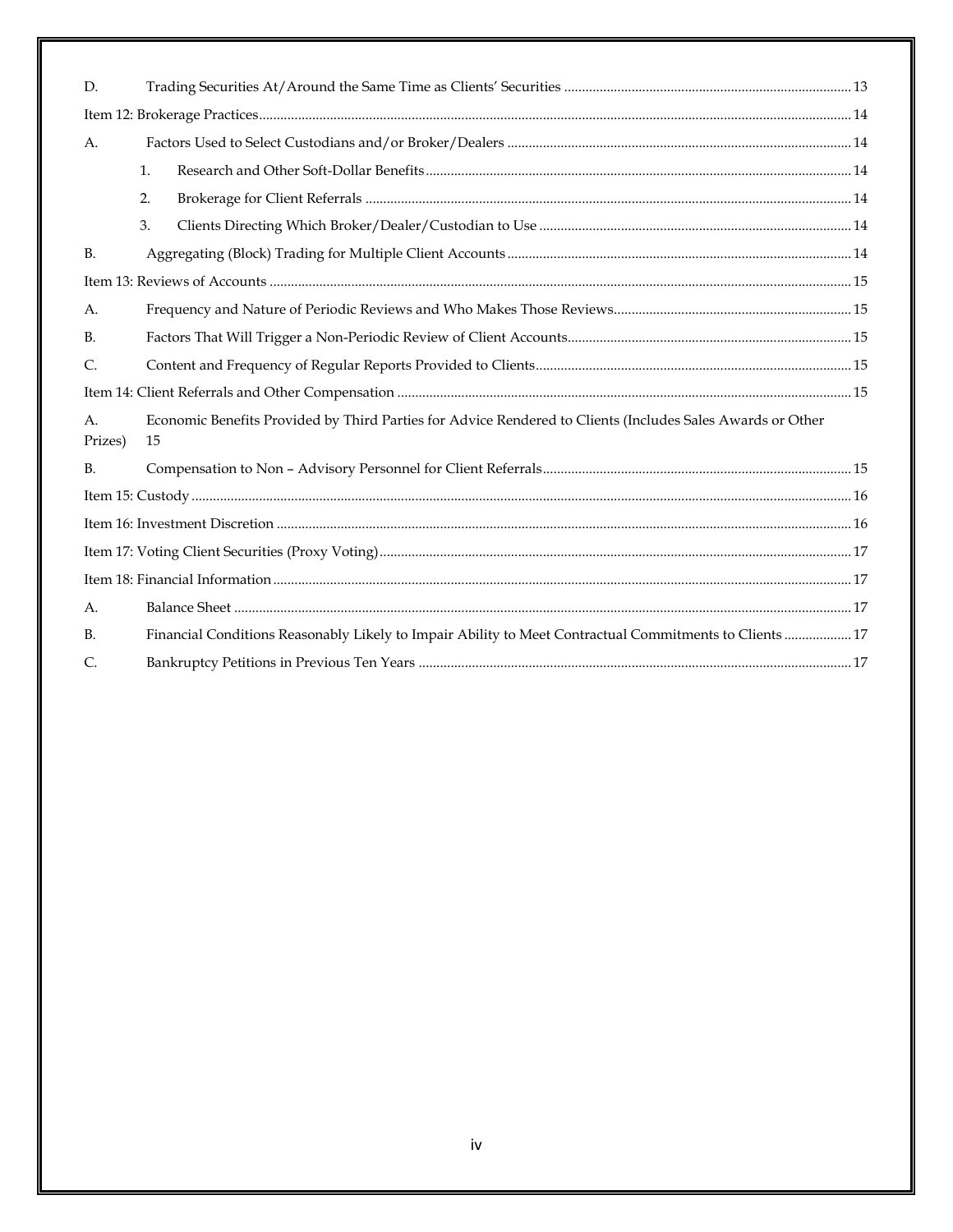# **Item 4: Advisory Business**

### <span id="page-4-1"></span><span id="page-4-0"></span>**A. Description of the Advisory Firm**

This firm has been in business since 2008, and the principal owner is Douglas Dean Vander Weide.

### <span id="page-4-2"></span>**B. Types of Advisory Services**

Valiant Wealth, LLC (hereinafter "Valiant Wealth") offers the following services to advisory clients:

#### *Investment Supervisory Services*

Valiant Wealth offers ongoing portfolio management services based on the individual goals, objectives, time horizon, and risk tolerance of each client. Valiant Wealth creates an Investment Advisory Contract for each client, which outlines the client's current situation (income, tax levels, and risk tolerance levels) and then constructs a plan (the Investment Advisory Contract) to aid in the selection of a portfolio that matches each client's specific situation. Investment Supervisory Services include, but are not limited to, the following:

- Investment strategy Personal investment policy
- 
- Asset allocation Asset selection
	- Risk tolerance Regular portfolio monitoring

Valiant Wealth evaluates the current investments of each client with respect to their risk tolerance and time horizon. Valiant Wealth requests discretionary authority from clients in order to select securities and execute transactions without permission from the client prior to each transaction. Risk tolerance levels are documented in the Investment Advisory Contract, which is signed by each client.

Valiant Wealth also provides asset management services to pooled investment vehicles, such as those disclosed in Item 10.C. The scope of such services is described in the Investment Due Diligence Agreement executed by Valiant Wealth and the pooled investment vehicle. Other clients of Valiant Wealth may invest in or be invited to invest in such pooled investment vehicles.

#### *Due Diligence and Other Related Services*

In addition to asset management services, Valiant Wealth also offers due diligence and other related services to pooled investment vehicles, such as due diligence consulting, bridge loan sourcing, and equity sources. The services provided are described in detail in each pooled investment vehicle's private placement offering documents.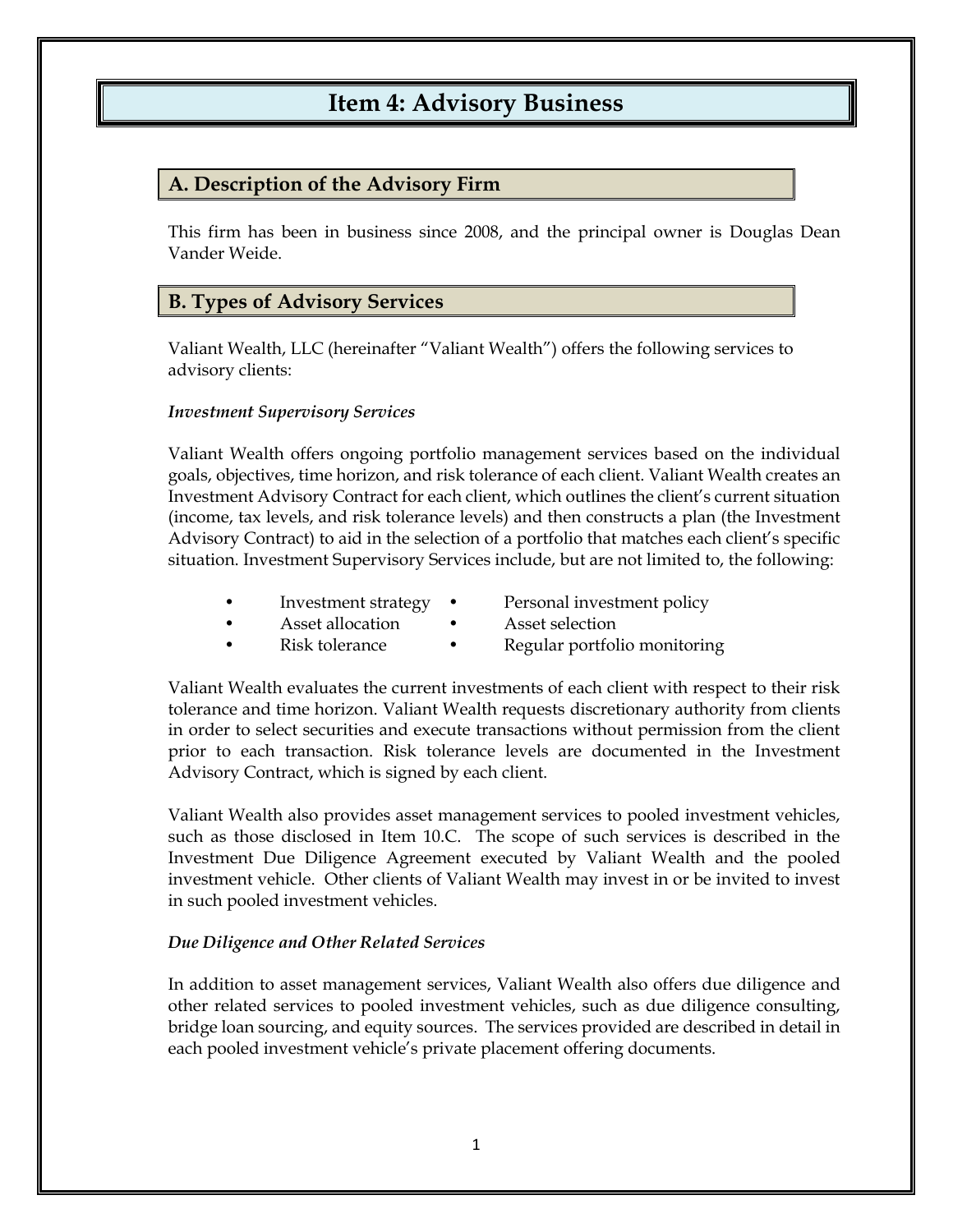#### *Financial Planning*

Financial planning may include, but is not limited to: investment planning, insurance planning, tax concerns, retirement planning, education planning, and debt/credit planning. The fees associated with these services are variable depending upon the complexity of the services needed. Each client's financial planning fee is documented in Exhibit II of the Investment Advisory Contract.

#### *Services Limited to Specific Types of Investments*

Valiant Wealth offers investment advice and/or money management regarding mutual funds, equities, bonds, fixed income, debt securities, ETFs, REITs, private placements, options and government securities. Valiant Wealth may use other securities as well to help diversify a portfolio when applicable. Upon request, Valiant Wealth may offer advice on securities that clients hold outside of their accounts at Valiant Wealth.

#### *Additional Services*

Valiant may offer additional services to high-net-worth individuals, such as lifestyle management, personal accounting, estate plan coordination, tax planning and preparation, property management oversight, risk mitigation, insurance reviews, and family governance.

### <span id="page-5-0"></span>**C. Client Tailored Services and Client Imposed Restrictions**

Valiant Wealth offers the same suite of services to all of its clients. However, specific client financial plans and their implementation are dependent upon the client Investment Advisory Contract that outlines each client's current situation (income, tax levels, and risk tolerance) and is used to construct a client specific plan to aide in the selection of a portfolio that matches restrictions, needs, and targets.

Clients may impose restrictions in investing in certain securities or types of securities in accordance with their values or beliefs. However, if the restrictions prevent Valiant Wealth from properly servicing the client account, or if the restrictions would require Valiant Wealth to deviate from its standard suite of services, Valiant Wealth reserves the right to end the relationship.

### <span id="page-5-1"></span>**D. Wrap Fee Programs**

Valiant Wealth does not participate in any wrap fee programs.

#### <span id="page-5-2"></span>**E. Amounts Under Management**

Valiant Wealth has the following assets under management: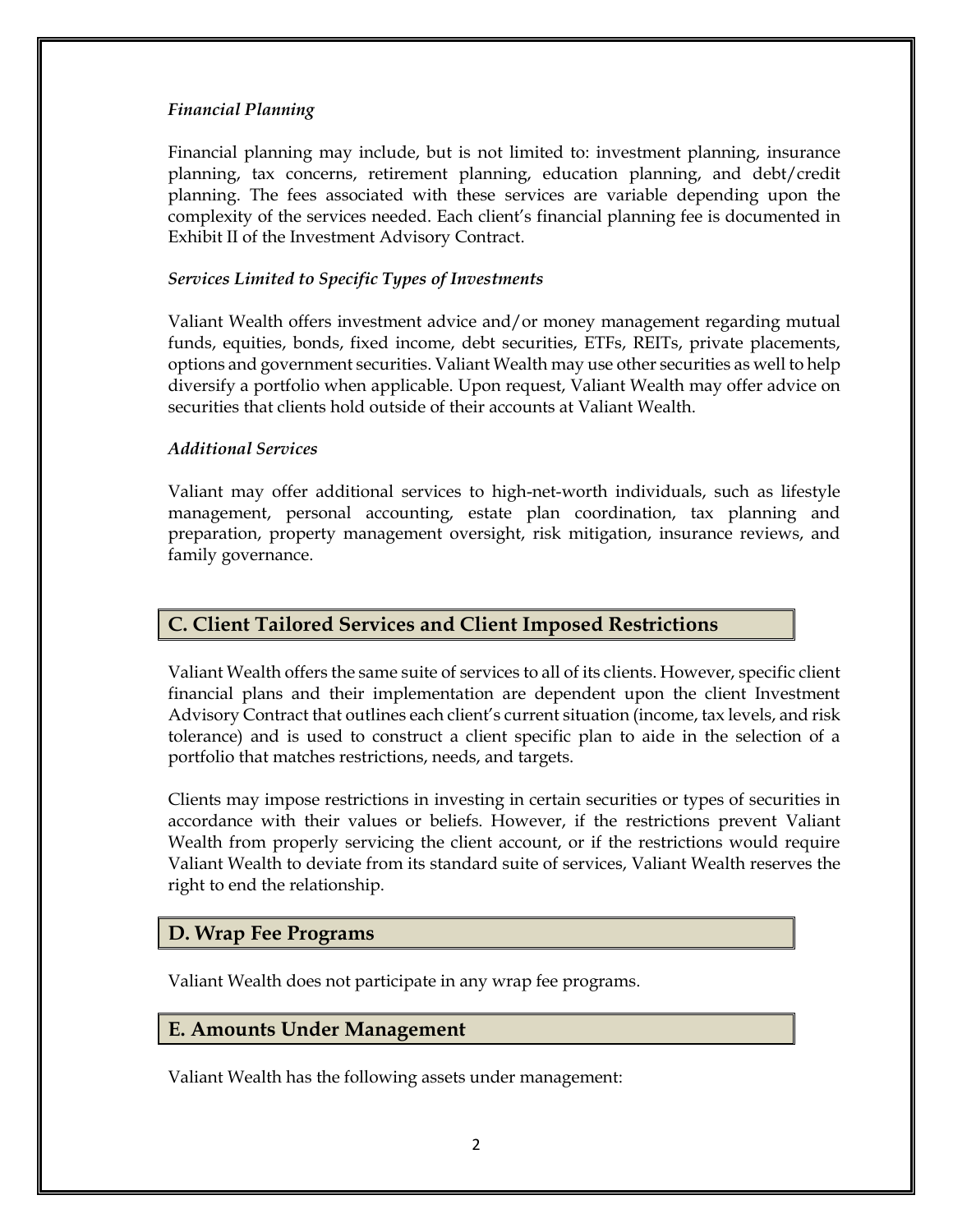| <b>Discretionary</b><br><b>Amounts:</b> | Non-discretionary<br>Amounts: | Date Calculated: |
|-----------------------------------------|-------------------------------|------------------|
| \$178,036,237                           | \$59,945,111                  | March 21, 2022   |

# **Item 5: Fees and Compensation**

### <span id="page-6-1"></span><span id="page-6-0"></span>**A. Fee Schedule**

*Investment Supervisory Services Fees ("Advisory Fees")*

| <b>Assets Under Management</b> | <b>Annual Fee</b> |
|--------------------------------|-------------------|
| First \$1,000,000              | 1.50%             |
| Next \$1,000,000               | 1.20%             |
| Next \$3,000,000               | 0.90%             |
| Above \$5,000,000              | Negotiable        |

Advisory Fees are based upon a percentage of assets under management and are negotiable. Clients should refer to the fee schedule found as Exhibit II of their investment advisory contract for information about their Advisory Fees. Advisory Fees are paid quarterly in arrears. Clients may terminate their contracts with thirty (30) days' written notice. If client terminates prior to the end of a quarter, Valiant Wealth is entitled to a pro rata fee for the days of service provided during the final quarter. The client will be sent an invoice detailing the charges, and payment will be required within thirty (30) days.

Because Advisory Fees are charged in arrears, no refund policy is necessary. Clients may terminate their accounts without penalty within five (5) business days of signing the advisory contract. Advisory Fees are withdrawn directly from the client's account(s) with client written authorization.

In cases where Advisory Fees are directly deducted, Valiant Wealth is required to: a) obtain client authorization, b) send a copy of the invoice to the client at the same time that the Valiant Wealth directs invoice to the custodian for payment, and c) disclose that Valiant Wealth will send quarterly invoices to the client wherein Advisory Fees are itemized.

Pooled investment vehicle clients are charged a flat management fee. A performancebased fee may also be charged, which is payable upon distribution of the investment, and may be subject to a high-water mark.

*Due Diligence and Other Related Services*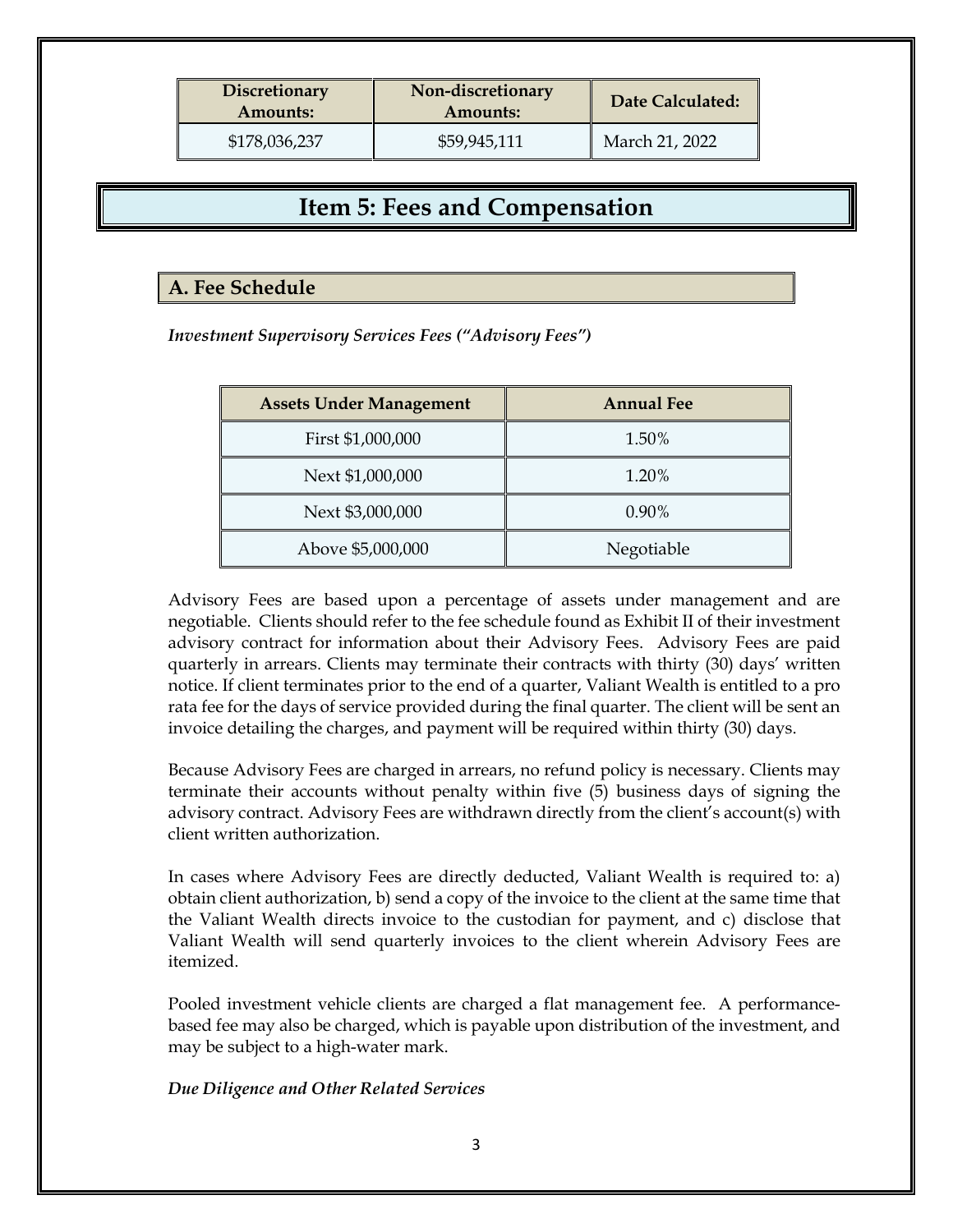Payment for due diligence and other related services offered to pooled investment vehicles are negotiable and payable at close.

#### *Financial Planning*

Depending upon the complexity of the situation and the needs of the client, the rate for financial planning is usually between \$1,000 and \$15,000. Fees are paid in advance, but never more than three months in advance. Fees that are charged in advance can be refunded based on the prorated amount of work completed at the point of termination. The fees are negotiable, and the final fee schedule will be attached as Exhibit II of the Investment Advisory Contract. Clients may terminate their contracts without penalty within five (5) business days of signing the advisory contract. After such time, clients may terminate their account with thirty (30) days written notice.

### *Additional Services*

Fees for additional services are negotiated directly with the client and memorialized in their Investment Advisory Contract and/or its exhibits. Such fees are variable, depending upon the complexity of the services needed, and are usually comprised of flat fees. These fees are due quarterly in advance. Clients may cancel these additional services at any time upon thirty (30) days written notice. Fees that are charged in advance can be refunded based on the prorated amount of days left in the quarter.

# <span id="page-7-0"></span>**B. Payment of Fees**

### *Negotiability of Fees*

We allow Associated Persons servicing the account to negotiate the exact investment management fees within the range disclosed in our Form ADV Part 2A Brochure. As a result, the Associated Person servicing your account may charge more or less for the same service than another Associated Person of our firm. Further, our annual investment management fee may be higher than that charged by other investment advisors offering similar services/programs.

### *Billing on Cash Positions*

The firm treats cash and cash equivalents as an asset class. Accordingly, unless otherwise agreed in writing, all cash and cash equivalent positions (e.g., money market funds, etc.) are included as part of assets under management for purposes of calculating the firm's advisory fee. At any specific point in time, depending upon perceived or anticipated market conditions/events (there being no guarantee that such anticipated market conditions/events will occur), the firm may maintain cash and/or cash equivalent positions for defensive, liquidity, or other purposes. While assets are maintained in cash or cash equivalents, such amounts could miss market advances and, depending upon current yields, at any point in time, the firm's advisory fee could exceed the interest paid by the client's cash or cash equivalent positions.

## *Billing on Margin*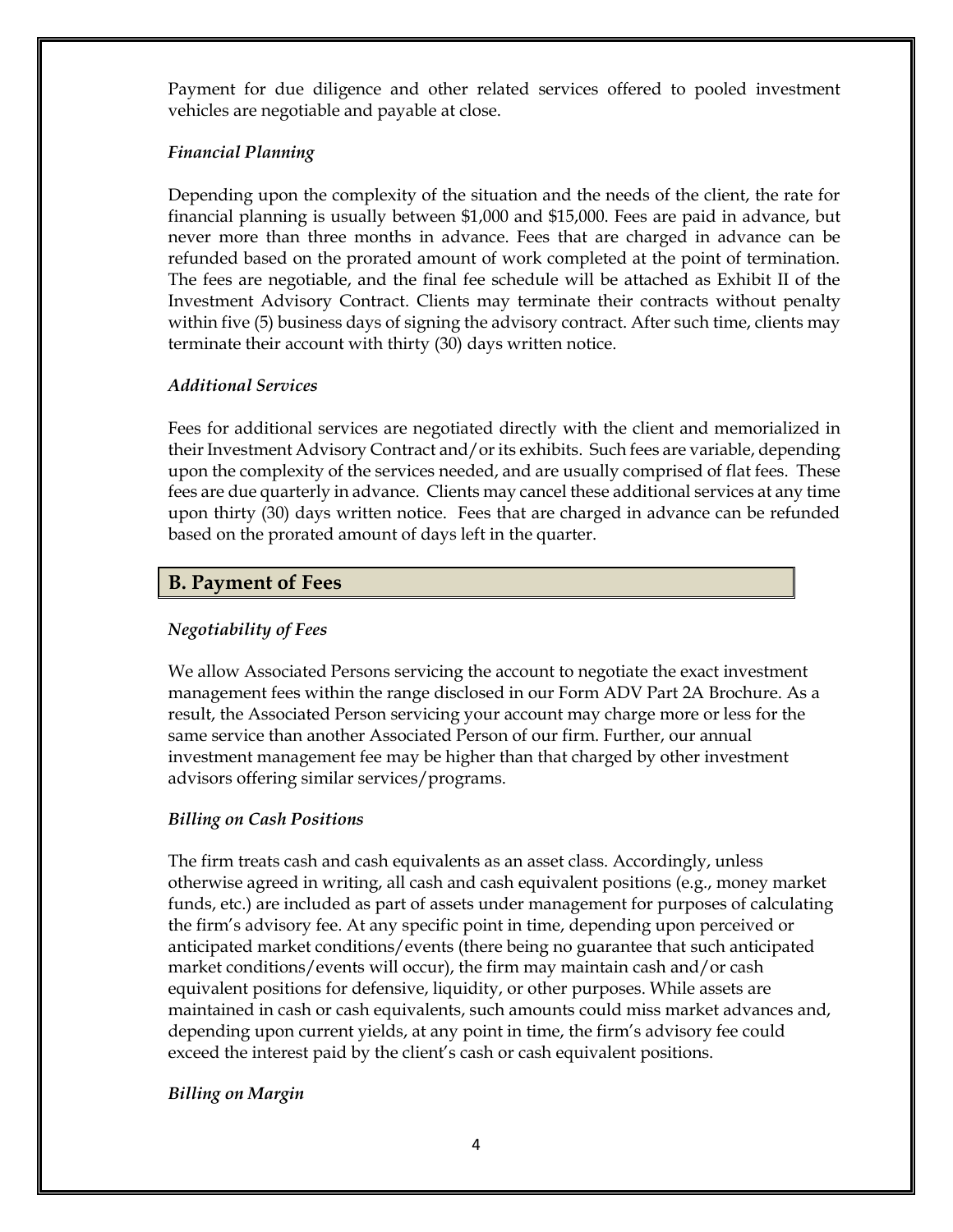Unless otherwise agreed in writing, the gross amount of assets in the client's account, including margin balances, are included as part of assets under management for purposes of calculating the firm's advisory fee. Clients should note that this practice will increase total assets under management used to calculate advisory fees which will in turn increase the amount of fees collected by our firm. This practice creates a conflict of interest in that our firm has an incentive to use margin in order to increase the amount of billable assets. At all times, the firm and its Associated Persons strive to uphold their fiduciary duty of fair dealing with clients. Clients are free to restrict the use of margin by our firm. However, clients should note that any restriction on the use of margin may negatively impact an account's performance in a rising market.

#### *Periods of Portfolio Inactivity*

The firm has a fiduciary duty to provide services consistent with the client's best interest. As part of its investment advisory services, the firm will review client portfolios on an ongoing basis to determine if any changes are necessary based upon various factors, including but not limited to investment performance, fund manager tenure, style drift, account additions/withdrawals, the client's financial circumstances, and changes in the client's investment objectives. Based upon these and other factors, there may be extended periods of time when the firm determines that changes to a client's portfolio are neither necessary nor prudent. Notwithstanding, unless otherwise agreed in writing, the firm's annual investment advisory fee will continue to apply during these periods, and there can be no assurance that investment decisions made by the firm will be profitable or equal any specific performance level(s).

#### *Payment of Investment Supervisory Fees*

Advisory Fees are withdrawn directly from the client's account(s) with client written authorization. Fees for assets under management are paid quarterly in arrears. Management fees for pooled investment vehicle clients are paid annually in arrears when cash is available in the account; when cash is not available, the management fee accrues until the next distribution is made or the investment is liquidated.

#### *Payment of Performance-Based Fees*

Performance-based fees, when charged to pooled investment vehicles, are calculated and payable upon distribution of the investment. Such fees are withdrawn directly from the proceeds of the liquidation event.

#### *Payment of Due Diligence and Other Related Services*

Payment for due diligence and other related services offered to pooled investment vehicles are payable at close by check.

#### *Payment of Financial Planning Fees*

Fixed Financial Planning Fees are paid withdrawn directly from the client's account(s) with client written authorization. Fees that are charged in advance can be refunded based on the prorated amount of work completed at the point of termination.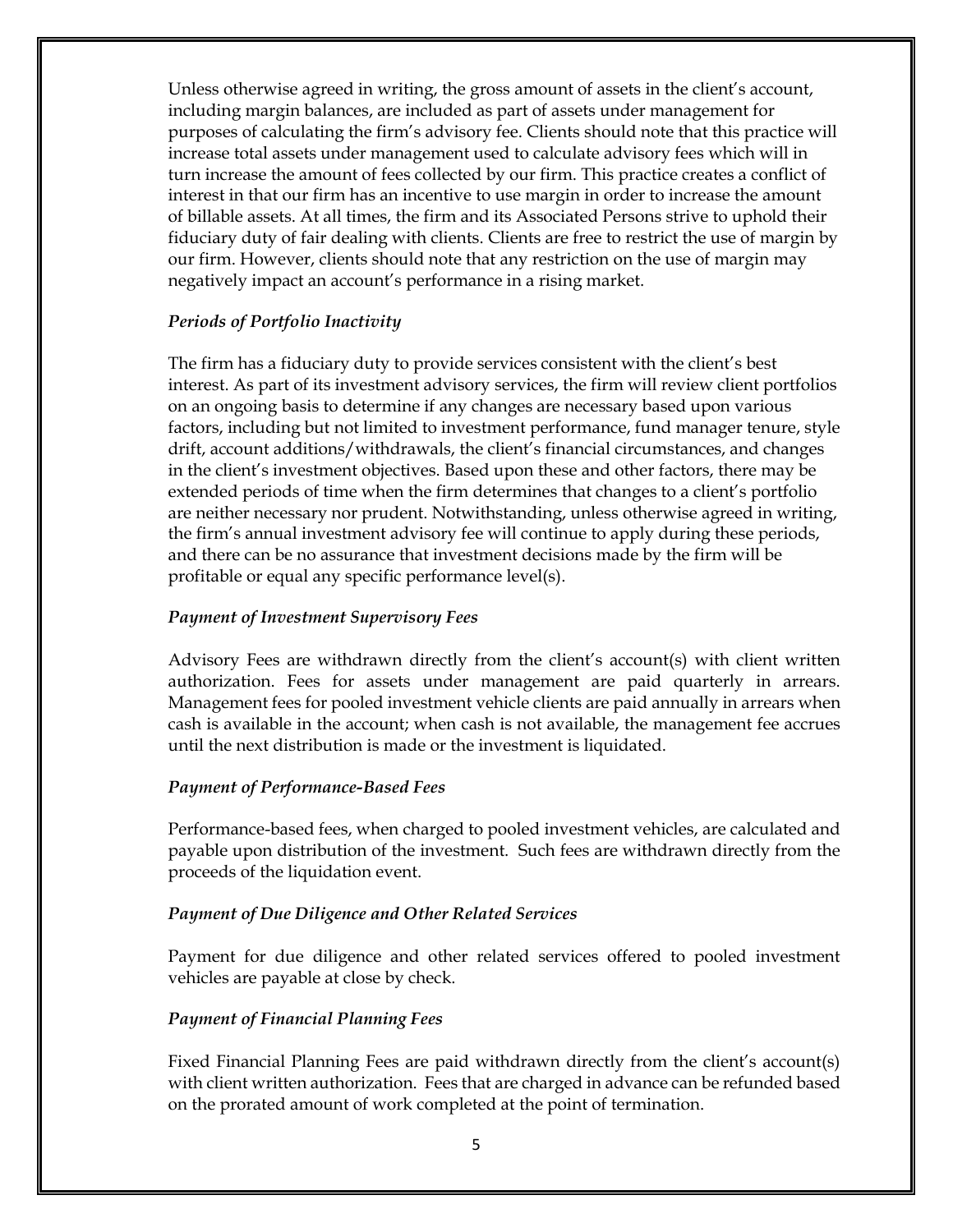#### *Payment of Additional Services*

Fees are withdrawn directly from the client's account(s) with client written authorization. Fees are due quarterly in advance.

## <span id="page-9-0"></span>**C. Clients Are Responsible for Third-Party Fees**

Clients are responsible for the payment of all third-party fees (i.e. custodian fees, mutual fund fees, transaction fees, etc.). Those fees are separate and distinct from the fees charged by Valiant Wealth. Please see Item 12 of this brochure regarding brokerage.

### <span id="page-9-1"></span>**D. Prepayment of Fees**

Valiant Wealth only collects financial planning fees in advance. Fees that are collected in advance will be refunded based on the prorated amount of work completed at the point of termination. Fees will be returned within fourteen days to the client via check or it will be deposited back into client's account.

# <span id="page-9-2"></span>**E. Outside Compensation for the Sale of Securities to Clients**

Neither Valiant Wealth nor its supervised persons accept any compensation for the sale of securities or other investment products, including asset-based sales charges or services fees from the sale of mutual funds.

# <span id="page-9-3"></span>**Item 6: Performance-Based Fees and Side-By-Side Management**

Performance-based fees are fees based on a share of capital gains or capital appreciation of a client's account. We charge performance-based fees to certain pooled investment vehicles that we manage. Through our investment advisory services, we manage accounts that are charged a performance-based fee and accounts that are not. This creates a conflict of interest, as it creates an incentive for Valiant Wealth and our staff to favor accounts for which we receive performancebased fees. However, this conflict is mitigated by the fact that services extended to pooled investment vehicles involve asset management, often concentrating in a singular asset or entity, rather than a more time-consuming portfolio management service compromised of managing numerous investments in a single portfolio.

Performance-based fees may also create an incentive for our firm to overvalue investments, which lack a market quotation. In order to address such conflict, we have adopted policies and procedures that require our firm to "fairly value" any investments which do not have a readily ascertainable value. Additionally, performance-based fees are only charged at the time the investment is liquidated, when the value is readily ascertainable.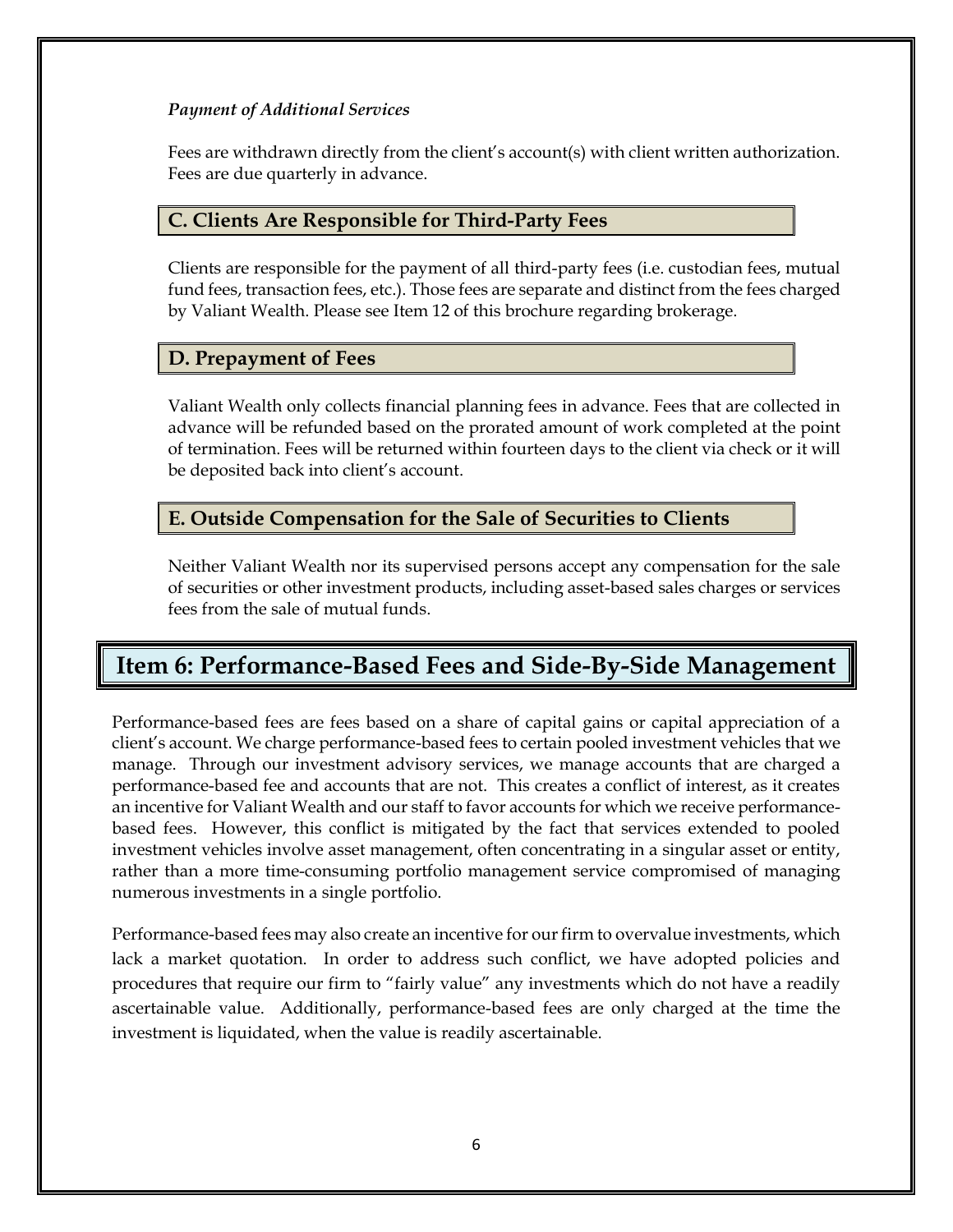# <span id="page-10-0"></span> **Item 7: Types of Clients**

Valiant Wealth generally provides investment advice and/or management supervisory services to the following Types of Clients:

- ❖ Individuals
- ❖ High-Net-Worth Individuals
- ❖ Trusts, Estates, or Charitable Organizations
- ❖ Corporations or Business Entities (including pooled investment vehicles)

### <span id="page-10-1"></span>*Minimum Account Size*

There is an account minimum, \$100,000, which may be waived by the investment advisor, based on the needs of the client and the complexity of the situation.

# <span id="page-10-2"></span>**Item 8: Methods of Analysis, Investment Strategies, and Risk of Investment Loss**

## <span id="page-10-3"></span>**A. Methods of Analysis**

Valiant Wealth's primary method of analysis includes the use of proprietary data and tools of Dimensional Fund Advisors.

**Investing in securities involves risk of loss. Clients should be able to bear the loss of their entire investment.**

## <span id="page-10-4"></span>**B. Investment Strategies**

Valiant Wealth employs a "buy and hold" approach to asset management. The practice of this style of asset management is based on the belief that no one can time the market. Valiant Wealth adheres to the following principles:

- Markets are efficient and assets are fairly priced.
- Diversification reduces the risk of uncertainty. Asset allocation and expenses determine results in the portfolio.

Valiant Wealth offers clients a range of model portfolios from which to choose. Each model portfolio is designed to offer an optimized asset allocation based on varying levels of risk. In setting their investment objectives, Valiant Wealth recommends clients consider which of the risk profiles is best suited to them.

**Investing in securities involves a risk of loss of principal.**

<span id="page-10-5"></span>**C. Risks of Specific Securities Utilized**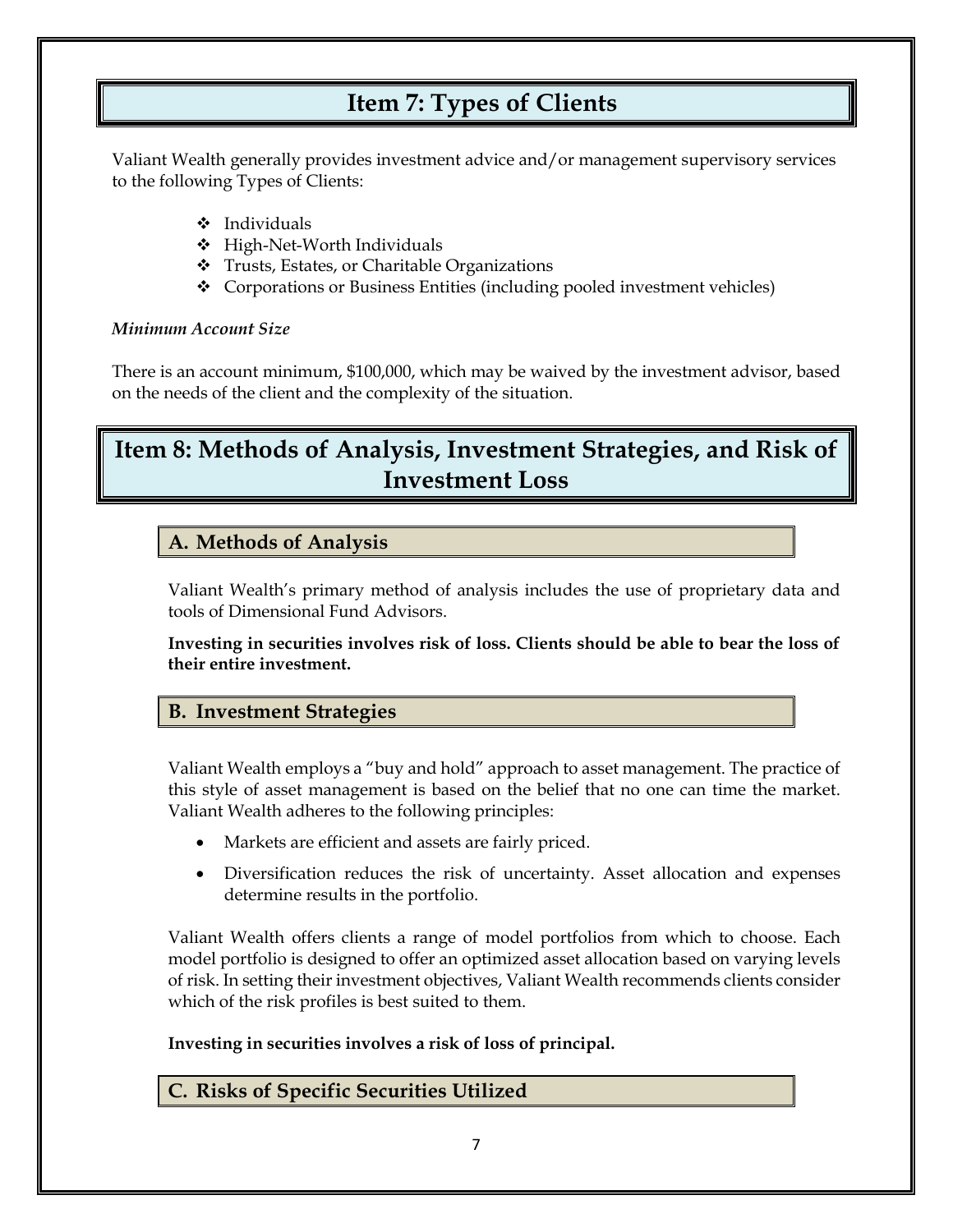Valiant Wealth generally seeks investment strategies that do not involve significant or unusual risk beyond that of the general domestic and/or international equity markets.

**Mutual Funds**: Investing in mutual funds carries the risk of capital loss. Mutual funds are not guaranteed or insured by the FDIC or any other government agency. You can lose money investing in mutual funds. All mutual funds have costs that lower investment returns. They can be of bond "fixed income" nature (lower risk) or stock "equity" nature (mentioned above).

**Equity:** Investing in equities generally refers to buying shares of stocks by an individual or firms in return for receiving a future payment of dividends and capital gains if the value of the stock increases. There is an innate risk involved when purchasing a stock that it may decrease in value and the investment may incur a loss.

**Treasury Inflation Protected /Inflation Linked Bonds:** The risk of default on these bonds is dependent upon the U.S. Treasury defaulting (extremely unlikely); however, they carry a potential risk of losing share price value, albeit rather minimal.

**Fixed Income:** Investing in Fixed Income guarantees fixed periodic payments in the future that may involve economic risks such as inflationary risk, interest rate risk, default risk, repayment of principal risk, etc.

**Debt:** Investing in Debt carries risks such as the possibility of default on the principal, fluctuation in interest rates, and counterparties being unable to meet obligations.

**Stocks & Exchange Traded Funds (ETF)**: Investing in stocks & ETF's carries the risk of capital loss (sometimes up to a 100% loss in the case of a stock holding bankruptcy). Investments in these securities are not guaranteed or insured by the FDIC or any other government agency.

**Real Estate Funds:** Investing in Real Estate Funds carries risks that are inherent in this sector of the market. Liquidity risk, market risk, and interest rate risk are just some of the factors that can influence the gain or loss that is passed on to the investor. Liquidity and market risk tend to have a greater effect on funds that are more growth-oriented, as the sale of appreciated properties depends upon market demand. Conversely, interest rate risk impacts the amount of dividend income that is paid by income-oriented funds.

**Hedge Funds:** Hedge Funds are not suitable for all investors and involve a high degree of risk due to several factors that may contribute to above average gains or significant losses. Such factors include leveraging or other speculative investment practices, commodity trading, complex tax structures, a lack of transparency in the underlying investments, and generally the absence of a secondary market.

**REITs:** Real Estate Investment Trusts have specific risks including valuation due to cash flows, dividends paid in stock rather than cash, and the payment of debt resulting in dilution of shares.

**Private Placements:** Investing in Private Placements, such as unregistered pooled investment vehicles, carries a substantial risk, as they are largely unregulated offerings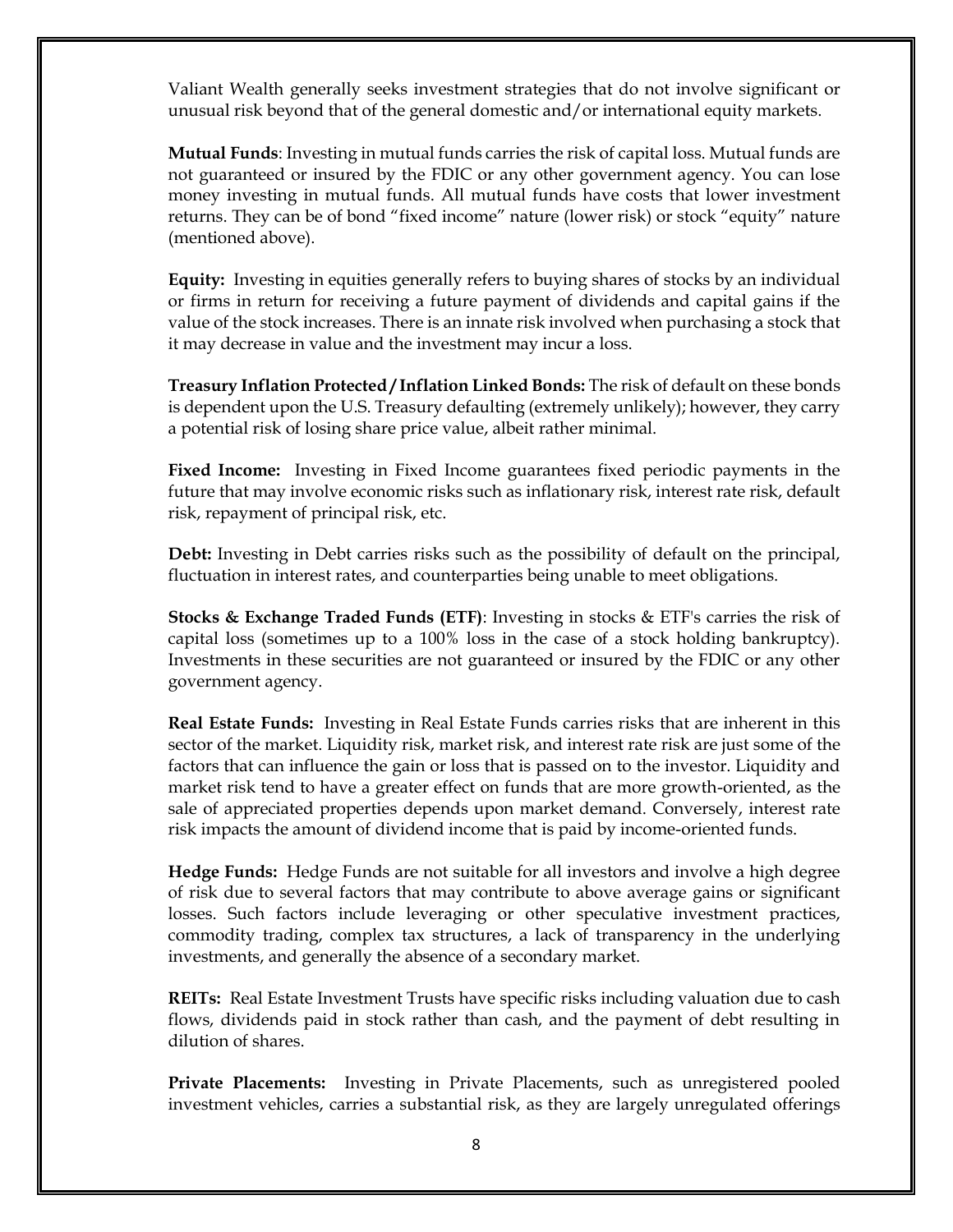not subject to securities laws. Private Placement offering documents contain important information that investors should review carefully and consider when conducting due diligence into the investment opportunity. The primary risks of unregistered pooled investment vehicles include the following: (a) interests do not sell publicly and are therefore illiquid. An investor may not be able to exit a pooled investment vehicle or sell its interests before the close; and (b) pooled investment vehicles are subject to various other risks, including risk associated with the type of investment made by the vehicle.

**Option Risk:** The risk with option buying are the risk of losing your entire investment in a relatively short period time and losing your entire investment as the option goes out of the money and as expiration nears. The risk with option selling are options sold may be exercised at any time before expiration and forgoing the right to profit when the underlying stock rises above the strike price of the call option sold.

### <span id="page-12-0"></span>**D. Risks of Trading**

**Long-term trading** is designed to capture market rates of both return and risk. Due to its nature, the long-term investment strategy can expose clients to various other types of risk that will typically surface at various intervals during the time the client owns the investments. These risks include but are not limited to inflation (purchasing power) risk, interest rate risk, economic risk, market risk, and political/regulatory risk.

**Short-term trading** risks include liquidity, economic stability, and inflation.

**Short sales** risks include the upward trend of the market and the infinite possibility of loss.

**Margin transactions** use leverage that is borrowed from a brokerage firm as collateral.

**Options writing** involve a contract to purchase a security at a given price, not necessarily at market value, depending on the market.

<span id="page-12-1"></span>**Past performance is not a guarantee of future returns. Investing in securities involves a risk of loss of principal.**

# **Item 9: Disciplinary Information**

<span id="page-12-2"></span>**A. Criminal or Civil Actions**

There are no criminal or civil actions to report.

<span id="page-12-3"></span>**B. Administrative Proceedings**

There are no administrative proceedings to report.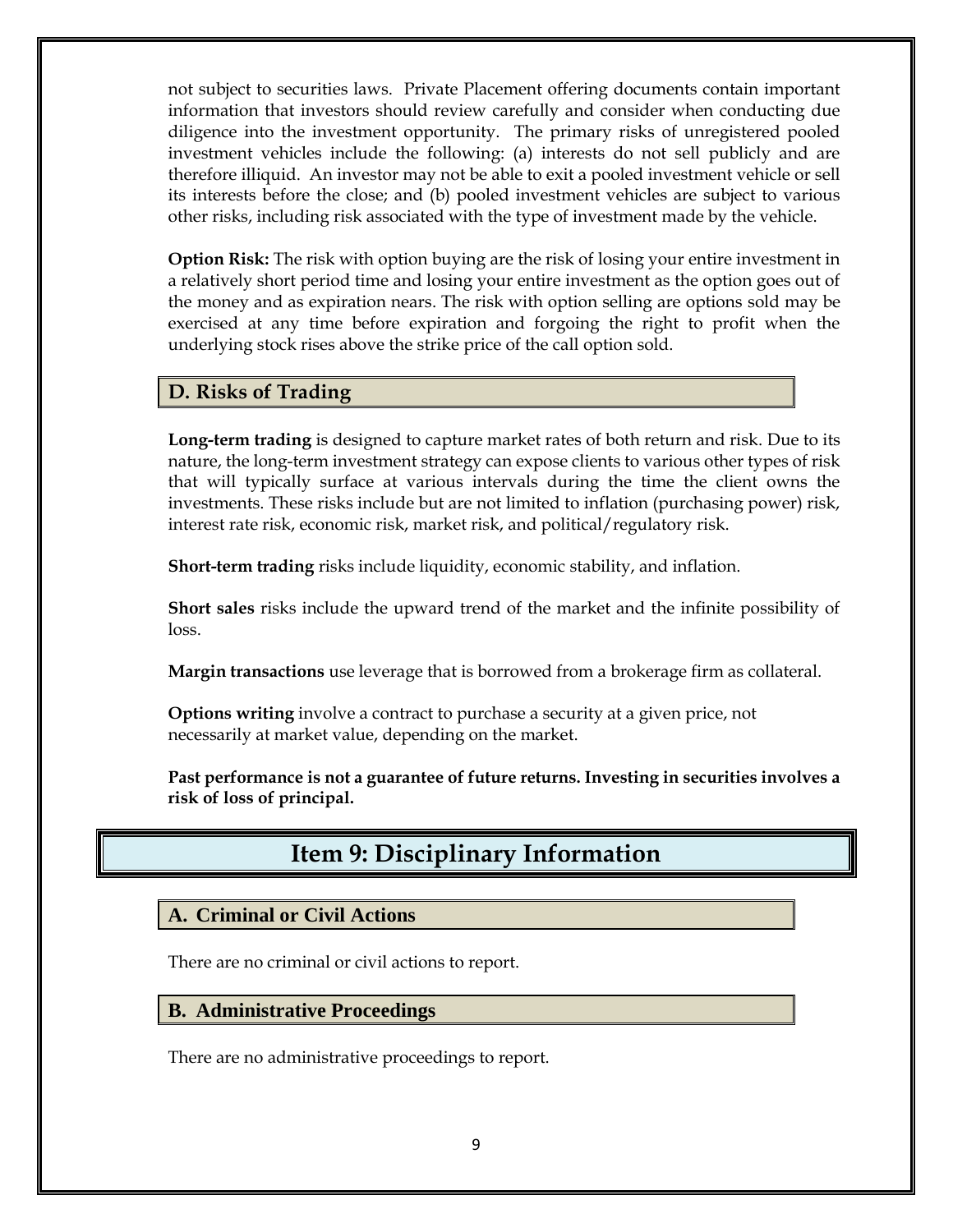### <span id="page-13-0"></span>**C. Self-regulatory Organization (SRO) Proceedings**

There are no self-regulatory organization proceedings to report.

# <span id="page-13-1"></span>**Item 10: Other Financial Industry Activities and Affiliations**

## <span id="page-13-2"></span>**A. Registration as a Broker/Dealer or Broker/Dealer Representative**

Neither Valiant Wealth nor its representatives are registered as a broker/dealer or as representatives of a broker/dealer.

## <span id="page-13-3"></span>**B. Registration as a Futures Commission Merchant, Commodity Pool Operator, or a Commodity Trading Advisor**

Neither Valiant Wealth nor its representatives are registered as a FCM, CPO, or CTA.

# <span id="page-13-4"></span>**C. Registration Relationships Material to this Advisory Business and Possible Conflicts of Interests**

Douglas Vander Weide, Managing Member, is a Manager of Valiant College Hill, LLC, an Iowa based LLC, and private placement offering with the sole purpose of buying a limited partnership interest in College Hill Associates, L.P., a partnership engaged in property development. Investments in Valiant College Hill, LLC are offered and sold only to "accredited investors" as that term is defined in Rule 501(a) of the Securities Act.

Douglas Vander Weide, Managing Member is also a Manager of VWA ACS, LLC, an Iowa based LLC and private placement offering with the sole purpose of buying an ownership interest in Associated Computer Systems, LLC. Investments in VWA ACS, LLC are offered and sold only to "accredited investors" as that term is defined in Rule 501(a) of the Securities Act.

Douglas Vander Weide, Managing Member is a Manager of Valiant Twin Bridges, LLC, an Iowa based LLC and private placement offering with the purpose of buying a limited partnership interest in Twin Bridges Associates, L.P., a company engaged in property development. Investments in Valiant Twin Bridges, LLC are offered and sold only to "accredited investors" as that term is defined in Rule 501(a) of the Securities Act.

Douglas Vander Weide, Managing Member, is a Manager of Valiant Regenexx LLC, an Iowa based LLC and private placement offering, formed for the purpose of investing in Regenexx, LLC ("Regenexx"), a privately held biotechnology company. Investments in Valiant Regenexx LLC are offered and sold only to "accredited investors" as that term is defined in Rule 501(a) of the Securities Act. Mr. Vander Weide serves as co-Chairman on Regenexx's Board of Directors. As part of his compensation for his chairmanship duties in Regenexx's Board of Directors, Mr. Vander Weide receives a number of Regenexx company shares each time he attends and/or participates in Regenexx's Board meetings.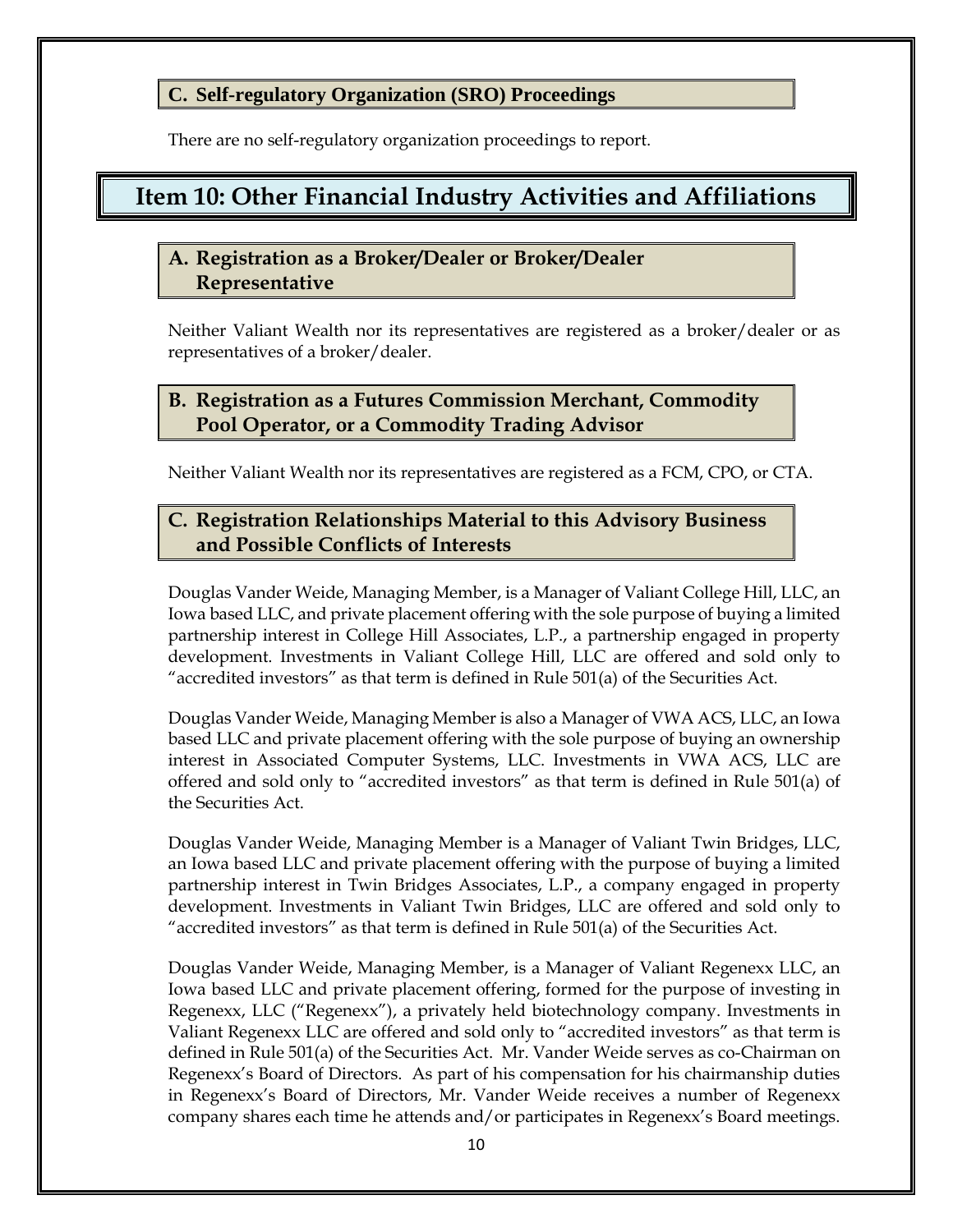As co-Chairman, Mr. Vander Weide has an incentive to recommend investments in Regenexx to boost the value of his shares in the company.

Douglas Vander Weide, Managing Member, is also the Managing Member of Valiant Puckett's LLC, an Iowa based LLC and private placement offering formed for the purpose of investing in a restaurant in Pigeon Forge, TN. Investments in Valiant Puckett's LLC are offered and sold only to "accredited investors" as that term is defined in Rule 501(a) of the Securities Act.

Douglas Vander Weide, Managing Member, is also the Managing Member of Valiant Americana Tap, LLC, an Iowa based LLC and private placement offering formed for the purpose of investing in a restaurant in Franklin, TN. Investments in Valiant Americana Tap, LLC were offered and sold only to "accredited investors" as that term is defined in Rule 501(a) of the Securities Act. It is currently closed to new investors.

Douglas Vander Weide, Managing Member is a Managing Member of Valiant TEAK, LLC, an Iowa based LLC and private placement offering with the purpose of buying a limited partnership interest in Valiant TEAK, LLC, a company engaged in an apartment rehabilitation project in Sioux Falls, SD. Investments in Valiant TEAK, LLC are offered and sold only to "accredited investors" as that term is defined in Rule 501(a) of the Securities Act.

Douglas Vander Weide, Managing Member, is a Manager of Valiant Sucker Punch, LLC, an Iowa based LLC and private placement offering, formed for the purpose of investing in Sucker Punch Gourmet, LLC, a privately held pickle company. Investments in Valiant Sucker Punch, LLC are offered and sold only to "accredited investors" as that term is defined in Rule 501(a) of the Securities Act.

Douglas Vander Weide, Managing Member is also a Manager of Valiant The James, LLC, an Iowa based LLC and private placement offering with the sole purpose of buying an ownership interest in The James on Grand, a real estate rental property located in Des Moines, Iowa. Investments in Valiant The James, LLC are offered and sold only to "accredited investors" as that term is defined in Rule 501(a) of the Securities Act.

Douglas Vander Weide, Managing Member is also a Manager of Valiant Worldwide Stages, LLC, an Iowa based LLC and private placement offering with the sole purpose of buying an ownership interest Worldwide Stages, LLC, a concert touring and production facility located in Spring Hill, Tennessee. Investments in Valiant Worldwide Stages, LLC are offered and sold only to "accredited investors" as that term is defined in Rule 501(a) of the Securities Act.

Douglas Vander Weide, Managing Member is also a Manager of Valiant Worldwide Stages – Spring Hill Realty, LLC, an Iowa based LLC and private placement offering with the sole purpose of buying an ownership interest in a real estate property located in Spring Hill, Tennessee, which houses the Worldwide Stages concert touring and production facility. Investments in Valiant Worldwide Stages – Spring Hill Realty, LLC are offered and sold only to "accredited investors" as that term is defined in Rule 501(a) of the Securities Act.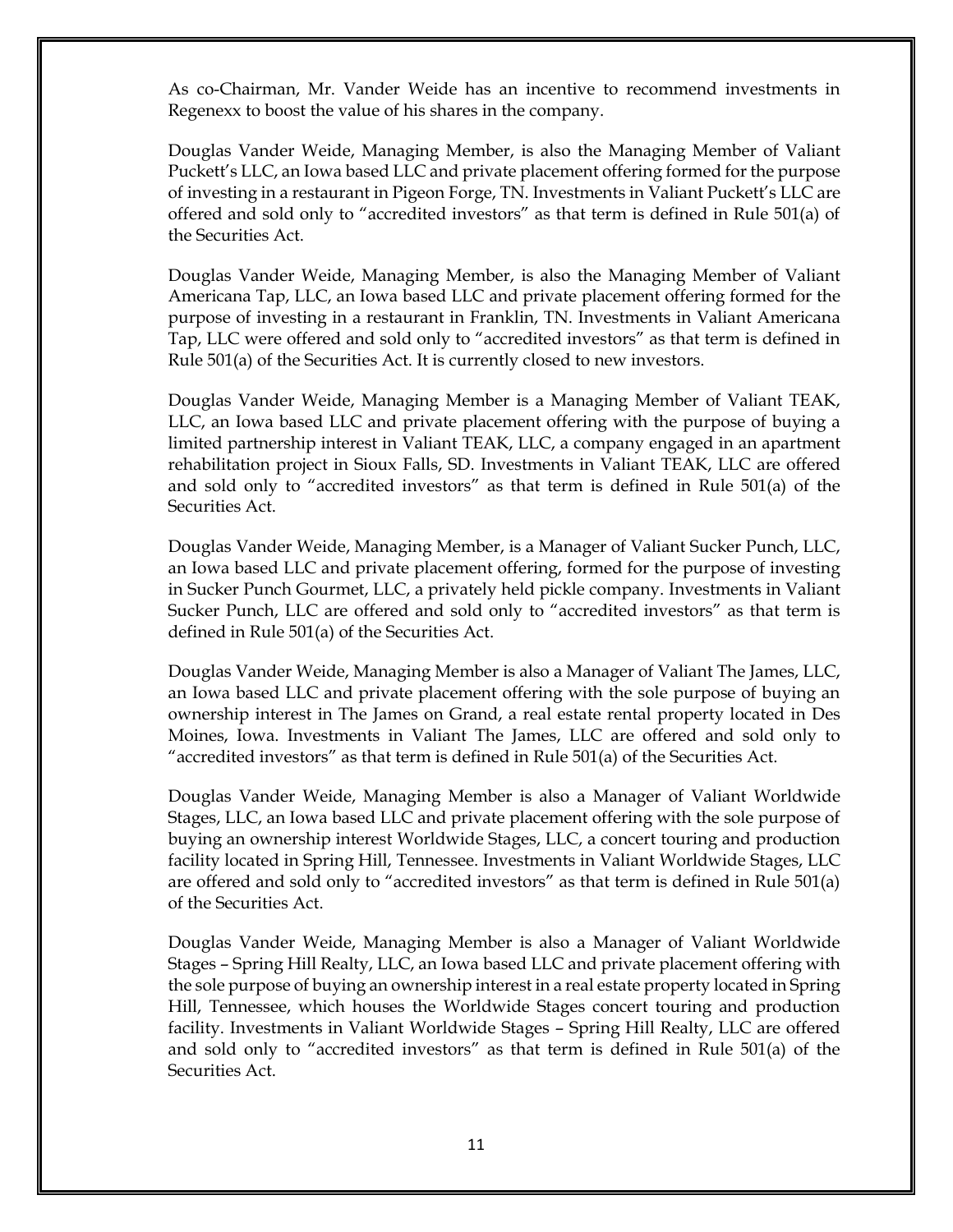Douglas Vander Weide, Managing Member is also a Manager of Valiant BMC, LLC, an Iowa based LLC and private placement offering with the sole purpose of buying an ownership interest in Bespoke Manufacturing Company, an on-demand, domestic apparel manufacturing business located in Phoenix, Arizona. Investments in Valiant BMC, LLC are offered and sold only to "accredited investors" as that term is defined in Rule 501(a) of the Securities Act.

Valiant Wealth is the investment manager to the above-referenced private placement offerings, and it will receive management fees and/or performance-based fees for its services. Valiant Wealth's advisory clients are currently invested in or may be solicited to invest in the above-described private placement offerings along with Mr. Vander Weide and other persons associated with our firm, including officers and management personnel of our firm. However, the values of clients' assets invested in these entities are not included in the calculation of those clients' advisory fees. Investors to whom such private placement offerings are made will receive a private placement memorandum or other relevant offering documents. Please refer to the offering documents for a complete description of the fees, conflicts of interest, investment objectives, risks, and other important information associated with investing in such entities.

Valiant Wealth has agreements with several of the private placement offerings listed above, pursuant to which the firm provides certain services for compensation, such as, due diligence consulting, bridge loan sourcing, equity sourcing, and a management fee on the capital invested in the private placement. These services are described in more detail in each private placement's offering documents. Clients and prospective clients should read the offering documents carefully.

In order to address the potential conflicts of interest described above, a senior officer of our firm periodically reviews client accounts to ensure that investments are suitable and that accounts are being managed according to each client's investment objectives and risk tolerance.

## <span id="page-15-0"></span>**D. Selection of Other Advisors or Managers and How This Adviser is Compensated for Those Selections**

Valiant Wealth does not utilize nor select other advisors or third-party managers. All assets are managed by Valiant Wealth management.

# <span id="page-15-1"></span>**Item 11: Code of Ethics, Participation in Transactions, Personal Trading**

## <span id="page-15-2"></span>**A. Code of Ethics**

The employees of Valiant Wealth have committed to a Code of Ethics. The purpose of our Code of Ethics is to ensure that when employees buy or sell securities for their personal account, they do not create actual or potential conflict with our clients. We do not allow any employees to use non-public material information for their personal profit or to use internal research for their personal benefit in conflict with the benefit to our clients.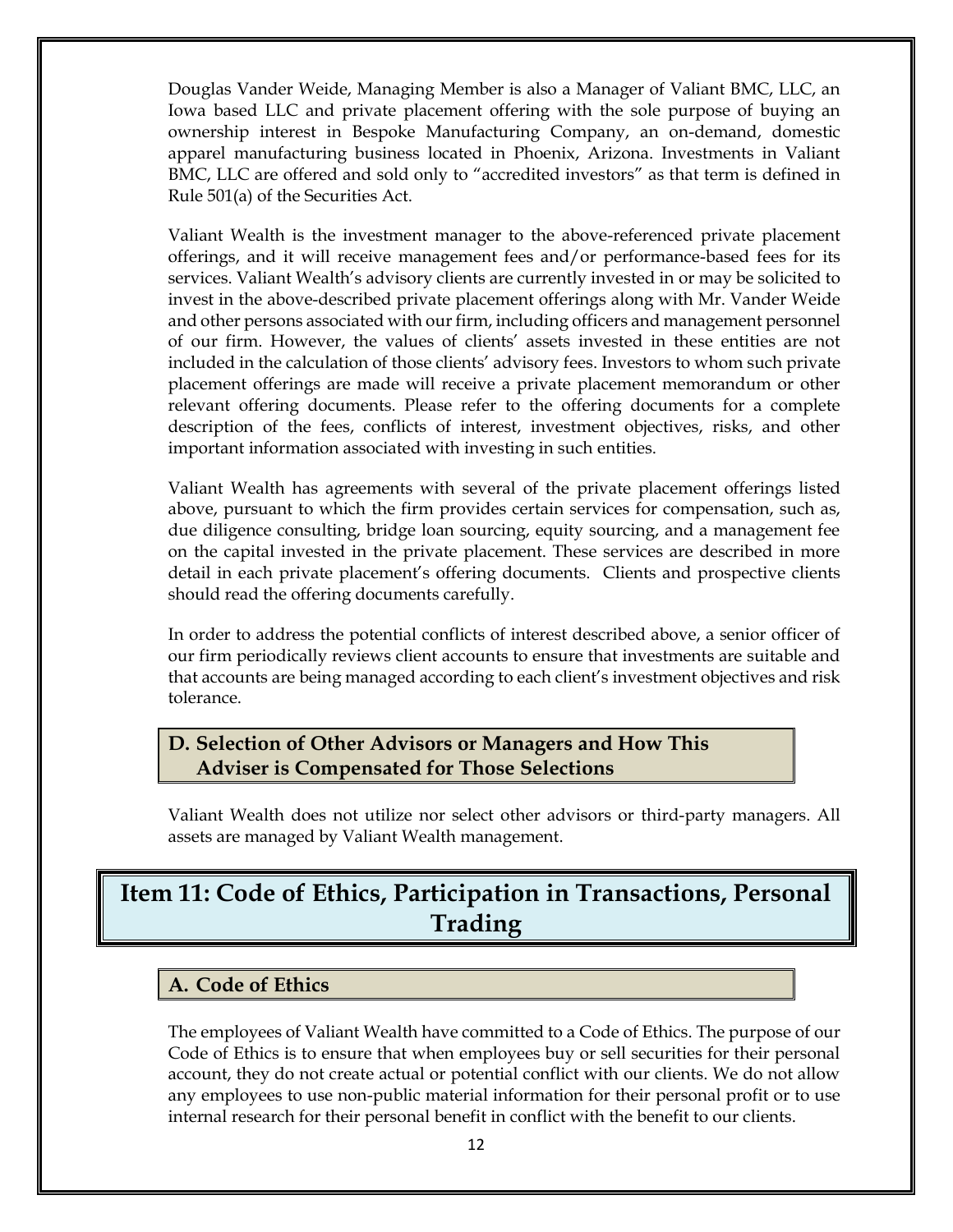Valiant Wealth's policy prohibits any person from acting upon or otherwise misusing non-public or inside information. No advisory representative or other employee, officer or director of Valiant Wealth may recommend any transaction in a security or its derivative to advisory clients or engage in personal securities transactions for a security or its derivatives if the advisory representative possesses material, non-public information regarding the security.

Valiant Wealth's Code of Ethics is based on the guiding principle that the interests of the client are our top priority. Valiant Wealth's officers, directors, advisors, and other employees have a fiduciary duty to our clients and must diligently perform that duty to maintain the complete trust and confidence of our clients. When the potential for conflict arises, it is our obligation to put the client's interests over the interests of either employees or the company.

The Code of Ethics applies to "access" persons. "Access" persons are employees who have access to non-public information regarding any clients' purchase or sale of securities, or non-public information regarding the portfolio holdings of any reportable fund, who are involved in making securities recommendations to clients, or who have access to such recommendations that are non-public.

The firm will provide a copy of the Code of Ethics to any client or prospective client upon request.

### <span id="page-16-0"></span>**B. Recommendations Involving Material Financial Interests**

Refer to Item 10 C and 11 C. of this brochure.

### <span id="page-16-1"></span>**C. Investing Personal Money in the Same Securities as Clients**

Principals of, officers of, and/or other persons associated with Valiant Wealth may invest in private placements that we also recommend to clients, including private placements we manage. As such, this creates a conflict of interest, as the number of investors in certain private placements could be small providing a financial interest for us. Valiant Wealth addresses potential conflicts of interest by making full disclosure of such relationships to its Clients and adhering to written investment policies and strategies in recommending investments. Although we receive management fees and/or performance-based fees from private placements we manage, investors who are clients of Valiant Wealth are not charged advisory fees on the value of their investments in those private placements.

## <span id="page-16-2"></span>**D. Trading Securities At/Around the Same Time as Clients' Securities**

From time to time, representatives of Valiant Wealth may buy or sell securities for themselves at or around the same time as clients. The Chief Compliance Officer of Valiant Wealth is Scott Stegg. He reviews all employee trades each quarter. The personal trading reviews help us ensure that the personal trading of employees does not affect the markets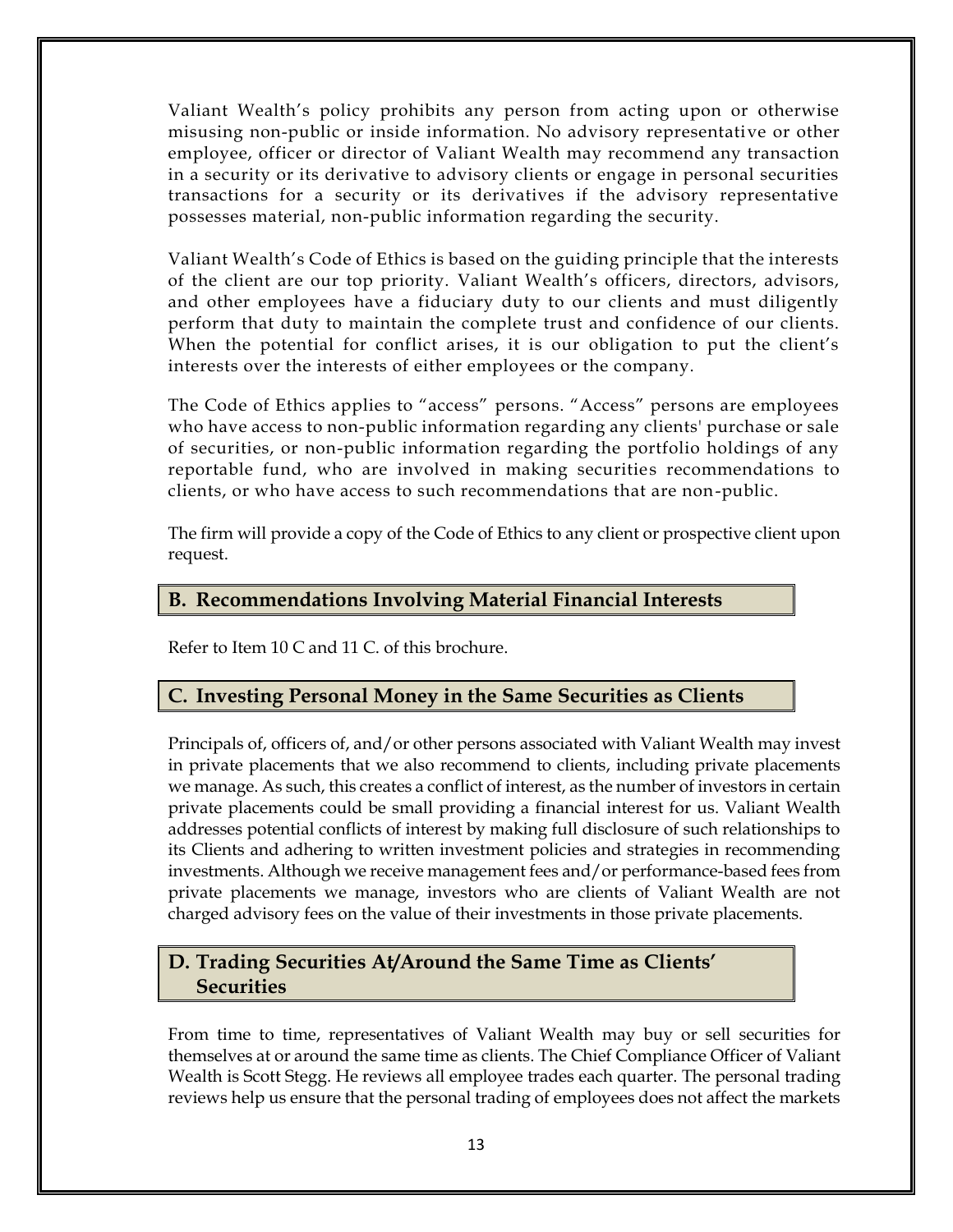<span id="page-17-0"></span>and that clients of the firm receive preferential treatment. Doug Vander Weide, Managing member, reviews Scott Stegg's trades.

# **Item 12: Brokerage Practices**

# <span id="page-17-1"></span>**A. Factors Used to Select Custodians and/or Broker/Dealers**

The Custodian, Schwab Institutional, a division of Charles Schwab & Co., Inc., CRD # 5393, was chosen as the custodian based on their relatively low transaction fees and access to mutual funds and ETFs. Valiant Wealth does not charge a premium or commission on transactions, beyond the actual cost imposed by Schwab Institutional.

### <span id="page-17-2"></span>*1. Research and Other Soft-Dollar Benefits*

Valiant Wealth utilizes the services of custodial broker-dealers. Economic benefits are received by Valiant Wealth, which would not be received if Valiant Wealth did not give investment advice to clients. These benefits include: a dedicated trading desk, a dedicated service group and an account services manager dedicated to Valiant Wealth's accounts, the ability to conduct "block" client trades, electronic download of trades, balances and positions, duplicate and batched client statements, and the ability to have advisory fees directly deducted from client accounts. Valiant Wealth does not currently have any soft dollar arrangements in place.

#### <span id="page-17-3"></span>*2. Brokerage for Client Referrals*

Valiant Wealth receives no referrals from a broker-dealer or third party in exchange for using that broker-dealer or third party.

#### <span id="page-17-4"></span>*3. Clients Directing Which Broker/Dealer/Custodian to Use*

Valiant Wealth will not allow clients to direct Valiant Wealth to use a specific brokerdealer to execute transactions. Clients must use the broker-dealer/custodian recommended by Valiant Wealth. By requiring clients to use a specific custodian, Valiant Wealth may be unable to achieve most favorable execution of client transactions and this may cost clients money over using a lower-cost custodian.

# <span id="page-17-5"></span>**B. Aggregating (Block) Trading for Multiple Client Accounts**

While Valiant Wealth typically does not engage in block trading on behalf of its clients, it maintains the ability to do so. In situations where Valiant Wealth determines that the purchase or sale of a particular security is appropriate for multiple accounts, Valiant Wealth may, but is not required to, aggregate the orders of multiple accounts into block trades if, in Valiant Wealth's reasonable judgment, such aggregation is reasonably likely to result in an overall economic benefit to the affected accounts. Block trading may benefit a large group of clients by providing Valiant Wealth the ability to purchase larger blocks of trades resulting in smaller transaction costs to the client. Declining to block trade may increase the costs of trades for clients.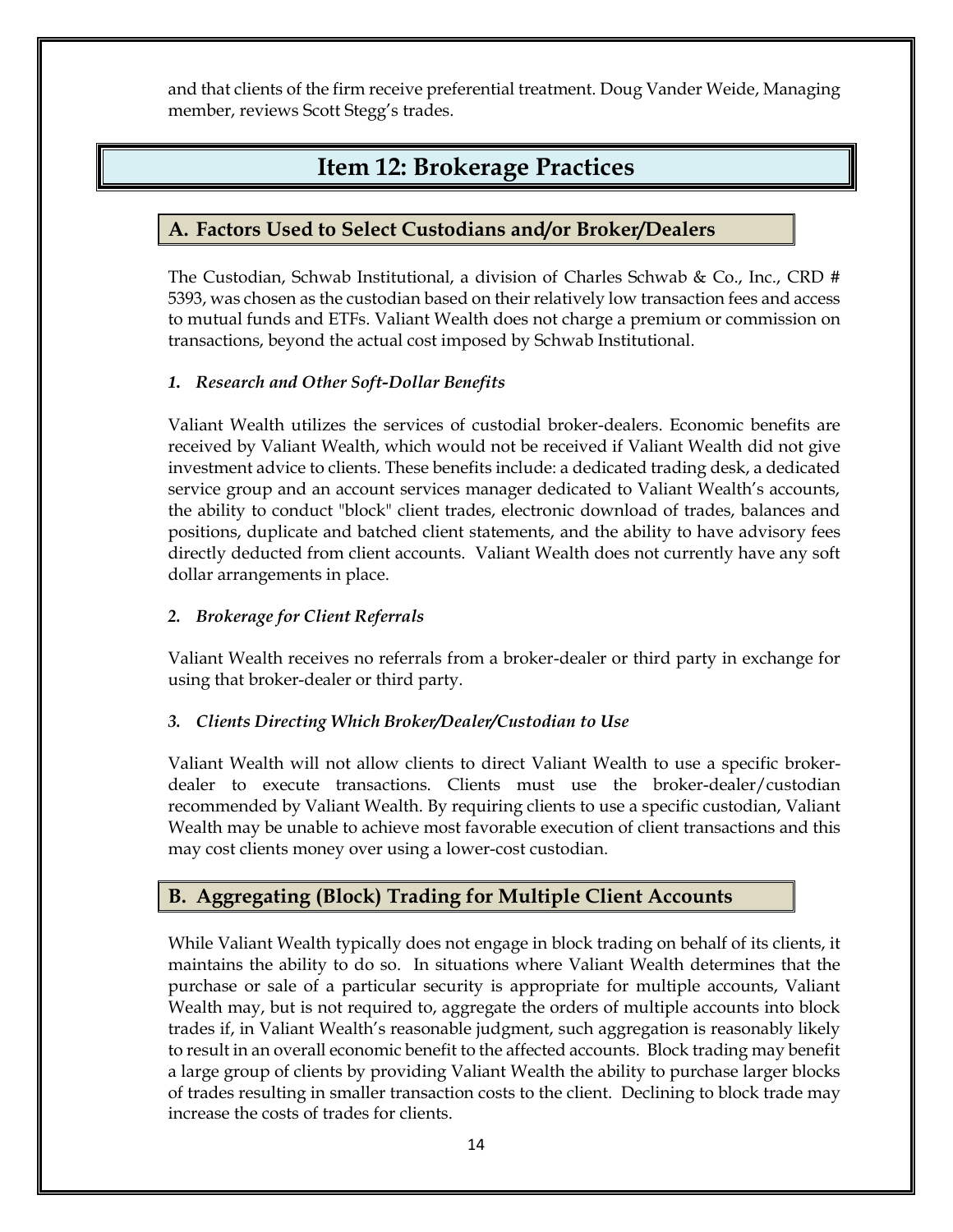# **Item 13: Reviews of Accounts**

# <span id="page-18-1"></span><span id="page-18-0"></span>**A. Frequency and Nature of Periodic Reviews and Who Makes Those Reviews**

Valiant Wealth monitors client accounts on a continuous basis and conducts formal account reviews at least annually. Accounts are reviewed by Douglas Vander Weide, Kwaku Peprah Boakye-Danquah, and Scott Stegg.

## <span id="page-18-2"></span>**B. Factors That Will Trigger a Non-Periodic Review of Client Accounts**

Additional reviews may be offered in certain circumstances. Triggering factors that may warrant additional reviews include, but are not limited to, changes in economic conditions, changes in the client's financial situation or investment objectives, or a client's request.

## <span id="page-18-3"></span>**C. Content and Frequency of Regular Reports Provided to Clients**

Each client will receive quarterly written reports detailing account performance, which will come from Valiant Wealth. Clients may be provided with financial planning deliverables. Such deliverables could include any of the following: cash flow analysis, net worth statement, retirement projections, education analysis, and/or Valiant Wealth's proprietary wealth management system. Verbal advice may also be given which may or may not include tangible deliverables.

# <span id="page-18-4"></span>**Item 14: Client Referrals and Other Compensation**

<span id="page-18-5"></span>**A. Economic Benefits Provided by Third Parties for Advice Rendered to Clients (Includes Sales Awards or Other Prizes)**

<span id="page-18-6"></span>Refer to Item 10 C. of this brochure.

## **B. Compensation to Non – Advisory Personnel for Client Referrals**

Non-employee (outside) consultants, individuals, and/or entities, who are directly responsible for bringing a Client to Valiant Wealth, may receive compensation from the firm. Such arrangements will comply with the requirements set forth in Rule 206(4)-3 of the Investment Advisers Act of 1940, including the requirement that the relationship between the solicitor and the investment adviser be disclosed to the Client at the time of the solicitation or referral. In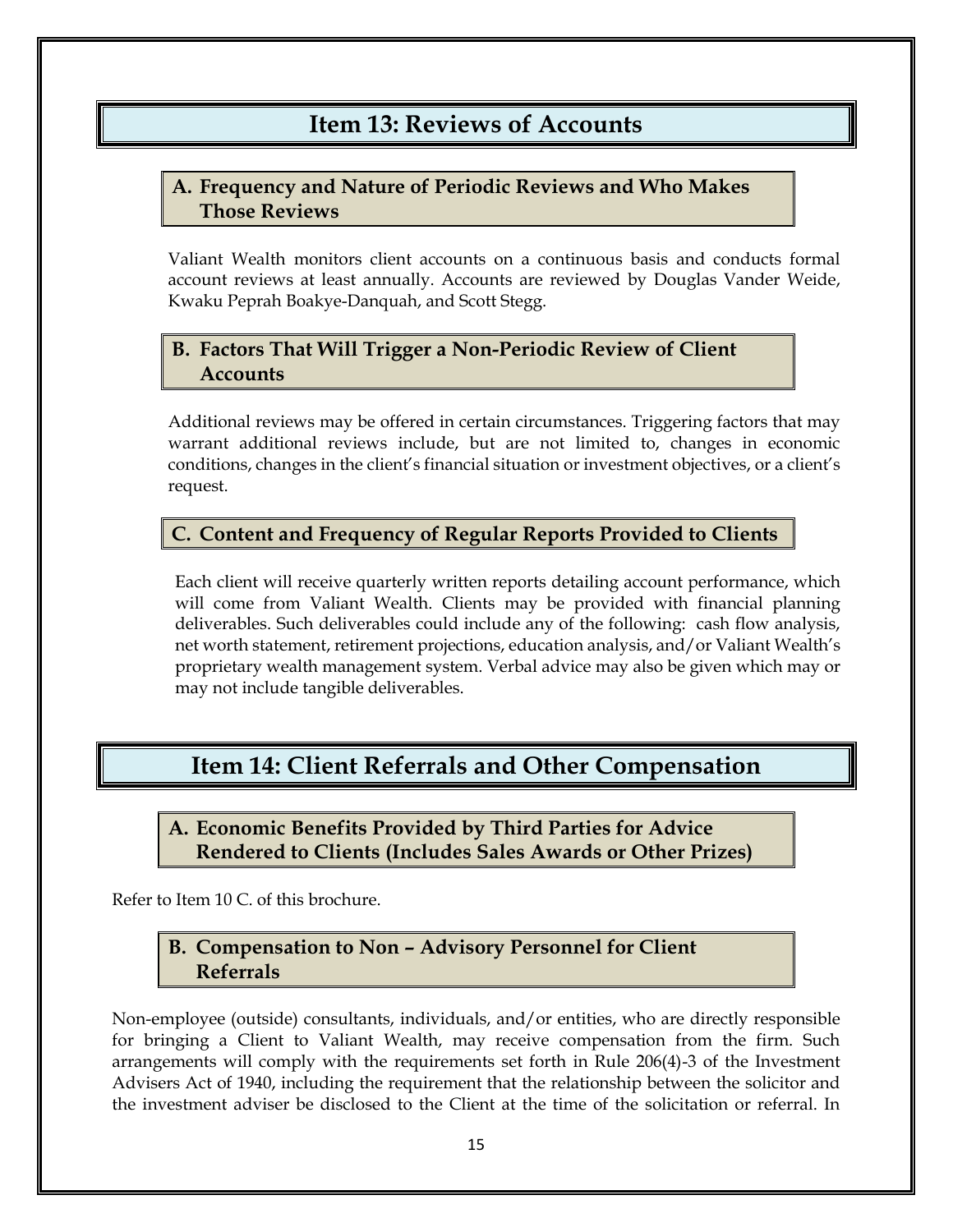<span id="page-19-0"></span>addition, all applicable state laws will be observed. Under these arrangements, the Client does not pay higher fees than Valiant Wealth's normal/typical advisory fees.

# **Item 15: Custody**

All assets are held at qualified custodians. On a quarterly basis, clients will receive from Valiant Wealth statements and billing invoices for their account(s). Clients will also receive account statements directly from their qualified custodian(s). Clients are urged to carefully compare and review the statements received for accuracy.

Custody, as it applies to investment advisers, has been defined by regulators as having access or control over client funds and/or securities. For accounts over which we have been deemed to have custody, we have established procedures to ensure that all funds and securities are held at a qualified custodian in a separate account for each client under the client's name.

We are deemed to have custody in the four arrangements described below. In accordance with Rule 206(4)-2(a)(4) under the Advisers Act, we have retained an independent certified public accountant to conduct an annual surprise examination of the client funds and securities in such arrangements.

One: At the request of some clients, Valiant Wealth has obtained login information to client brokerage and/or bank accounts. In doing so, we are deemed to have custody over client funds and securities.

Two: Associated Persons of Valiant Wealth serve as trustees to certain accounts for which we provide investment advisory services. Our capacity as trustees gives us custody over these client relationships. These accounts will be held with a bank, broker-dealer, or other independent, qualified custodian. If any Associated Person acts as trustee for any of your advisory accounts, you will receive account statements from the independent, qualified custodian(s) holding your funds and securities at least quarterly. You should carefully review account statements for accuracy.

Three: We are deemed to have custody of client funds and securities because of the fee deduction authority granted by the client in the investment advisory agreement and in certain situations where we accept standing letters of authorization from clients to transfer assets to third parties. We maintain safeguards in accordance with regulatory requirements regarding custody of client assets.

Four: We are also deemed to have custody of assets of clients invested in the related private placement offerings described above in Item 10. The subscription documents for those private placement offerings are held by an independent, qualified custodian.

# **Item 16: Investment Discretion**

<span id="page-19-1"></span>For those client accounts where Valiant Wealth provides ongoing supervision, the client has given Valiant Wealth written discretionary authority over the client's accounts with respect to securities to be bought or sold and the amount of securities to be bought or sold. Details of this relationship